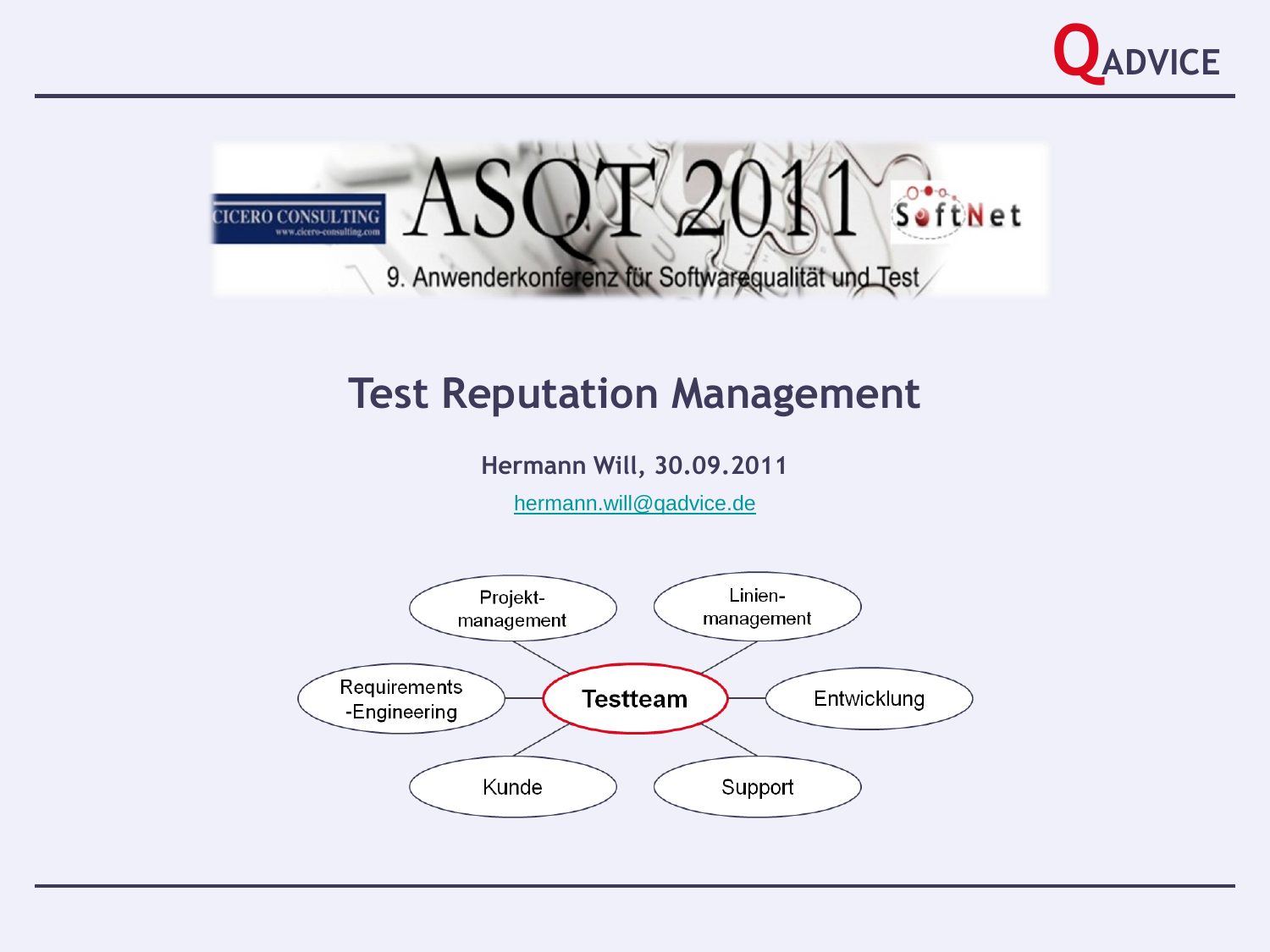

- Testbarkeit
- Reviews
- Non-funktionale Requirements
- Teststrategie

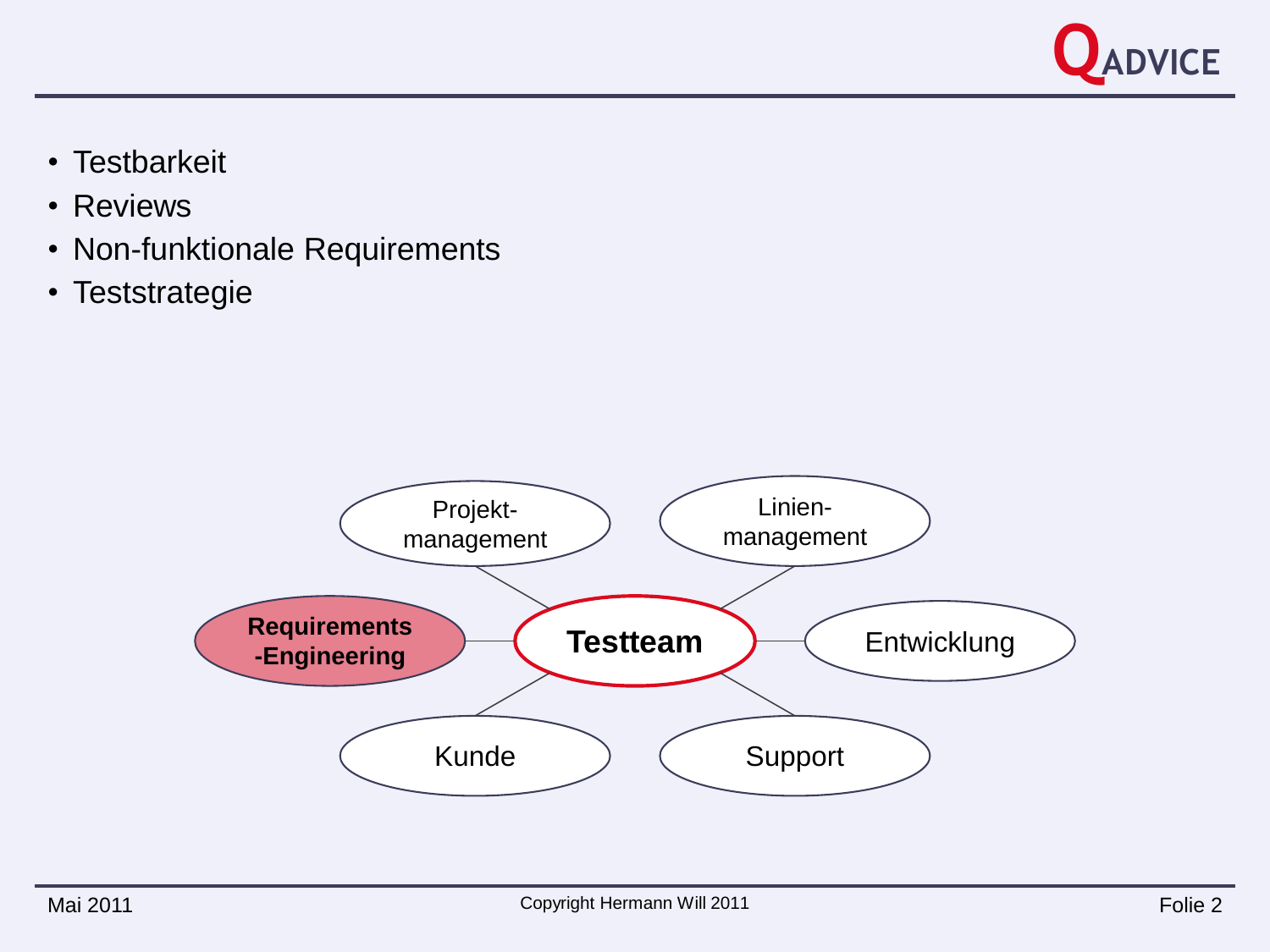

- Projektplan
- Ressourcen
- Testwerkzeuge
- Testhandbuch
- Reporting
- Testmanagement

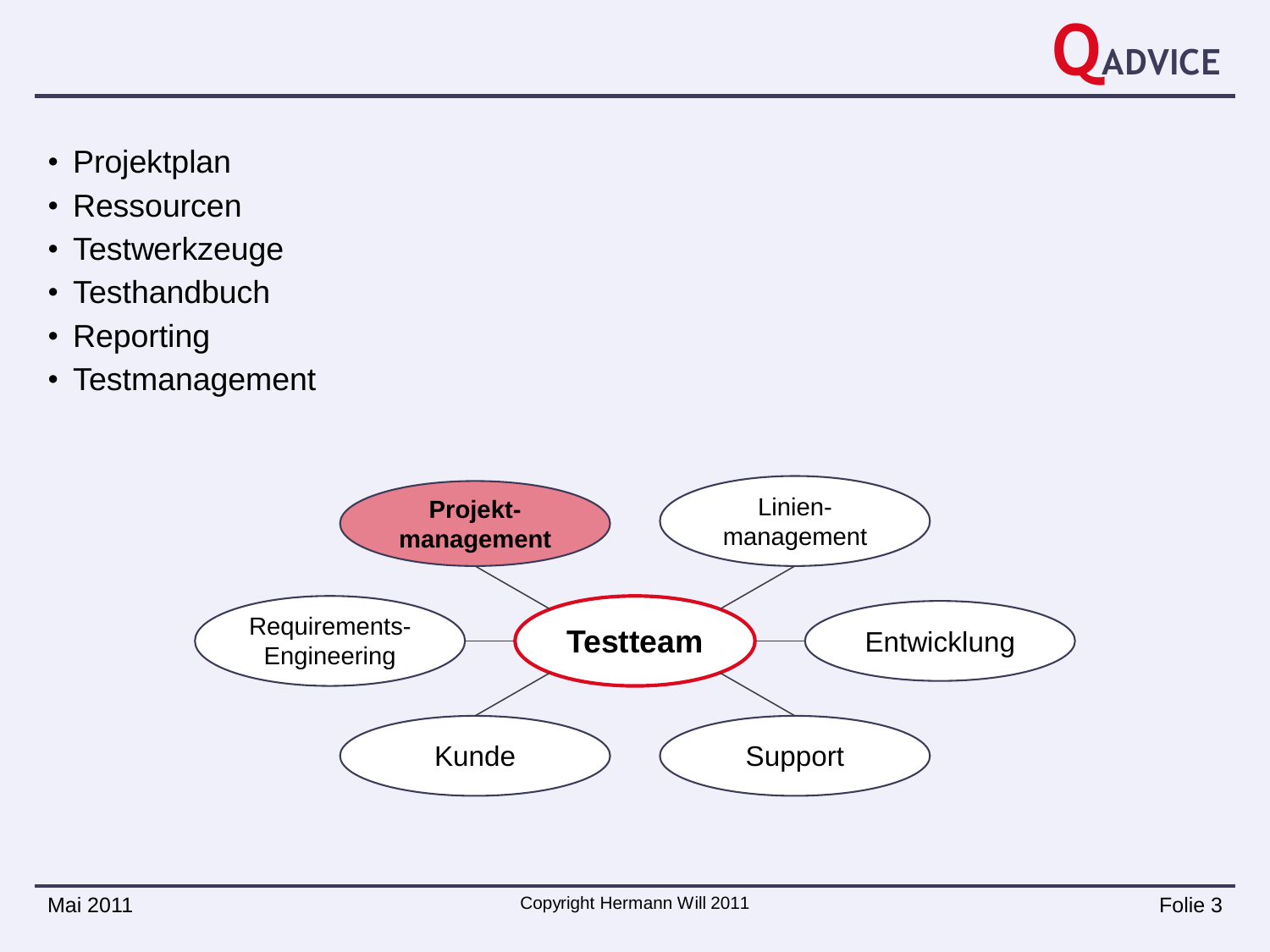

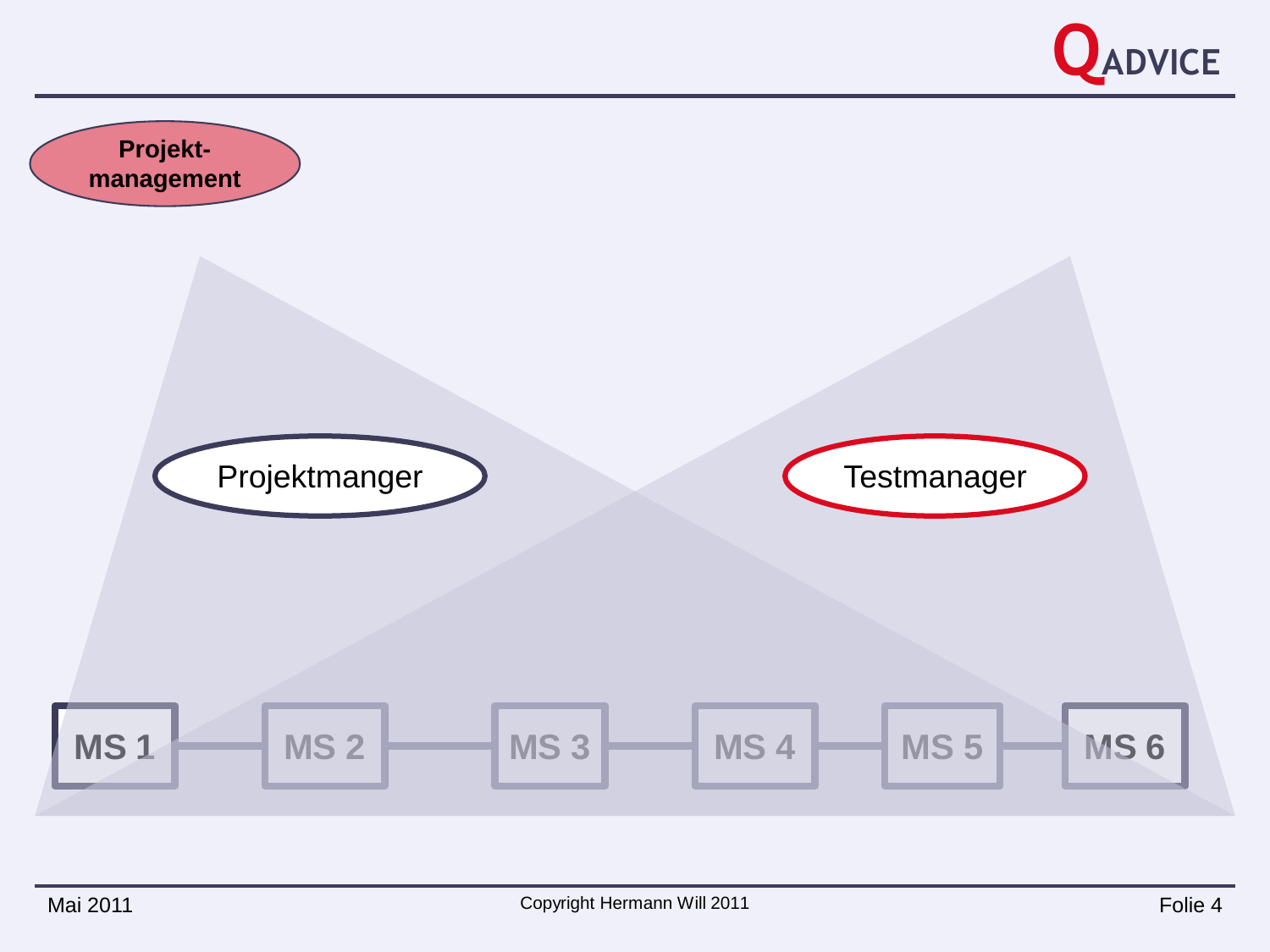

- Testpolitik
- Testorganisation
- Testprozess
- Ausbildung
- Testautomatisierung
- Wertschöpfung

"The Design of tests for software and other engineering products can be as challenging as the initial design of the product itself. Yet …. Software engineers often treat testing as an afterthought, developing test cases that 'feel right' but have little assurance of being complete. Recalling the objectives of testing, we must design tests that have the highest likelihood of finding the most errors with a minimum amount of time and effort."

Roger Pressman

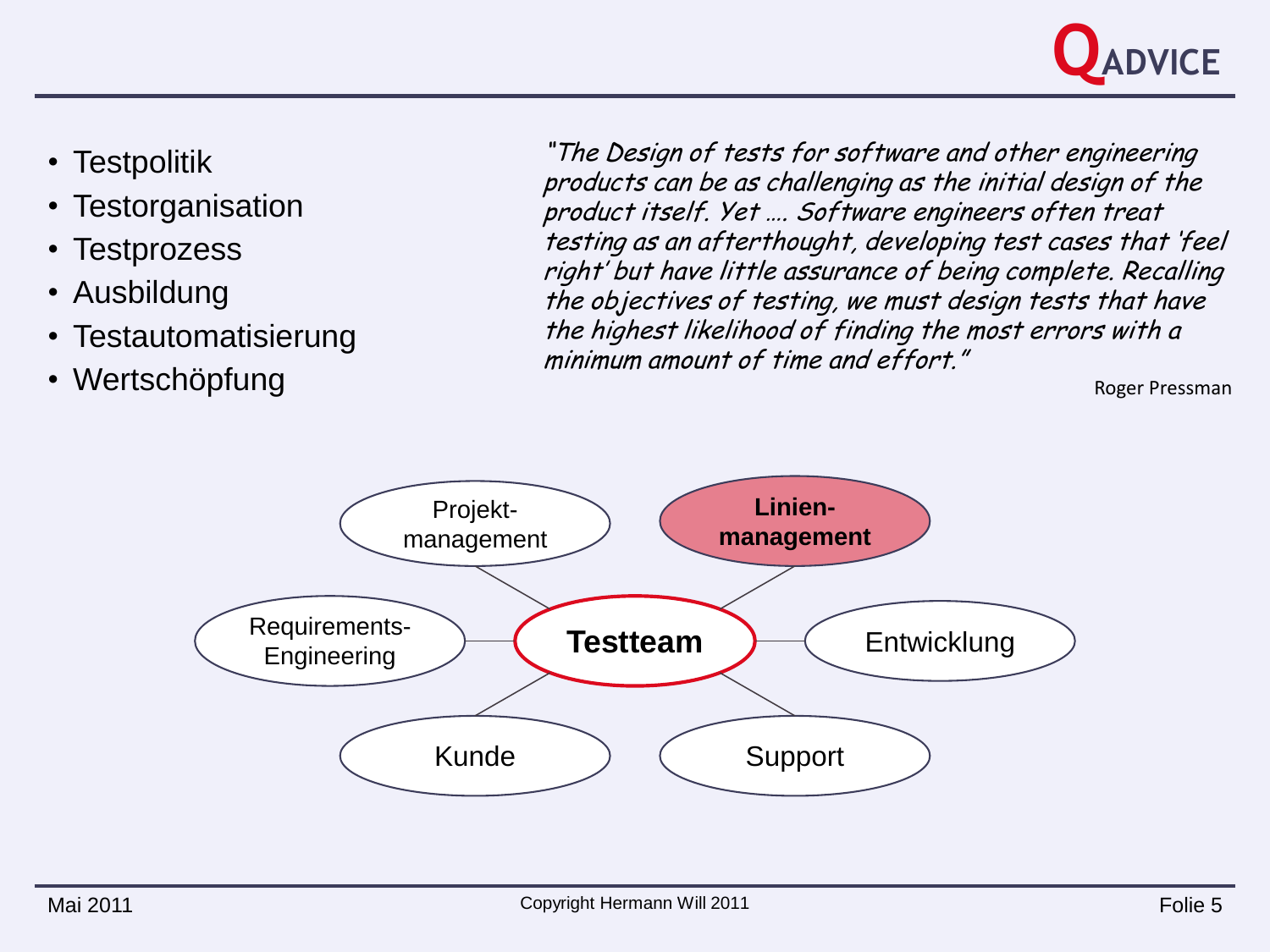

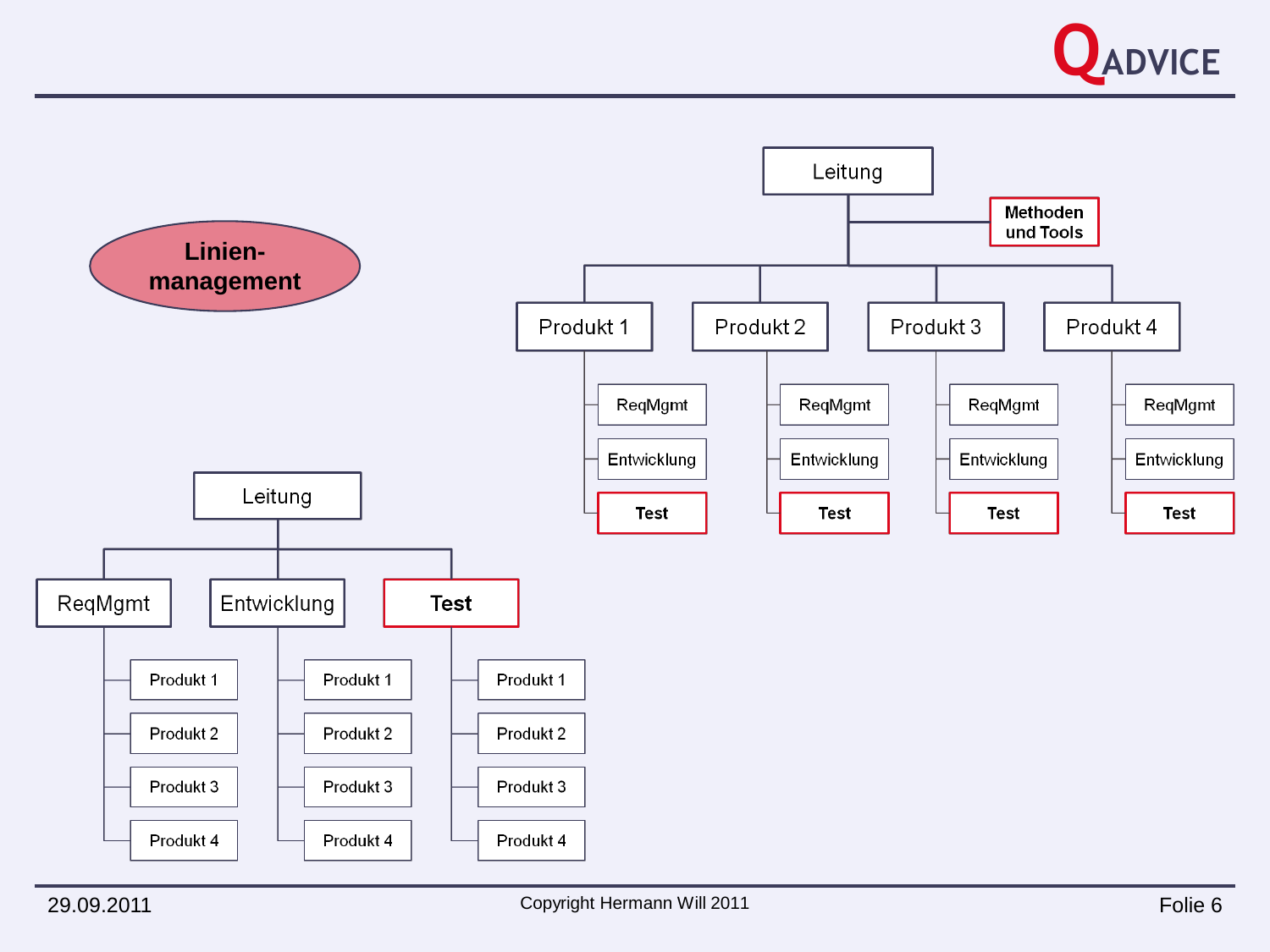

**Linienmanagement**

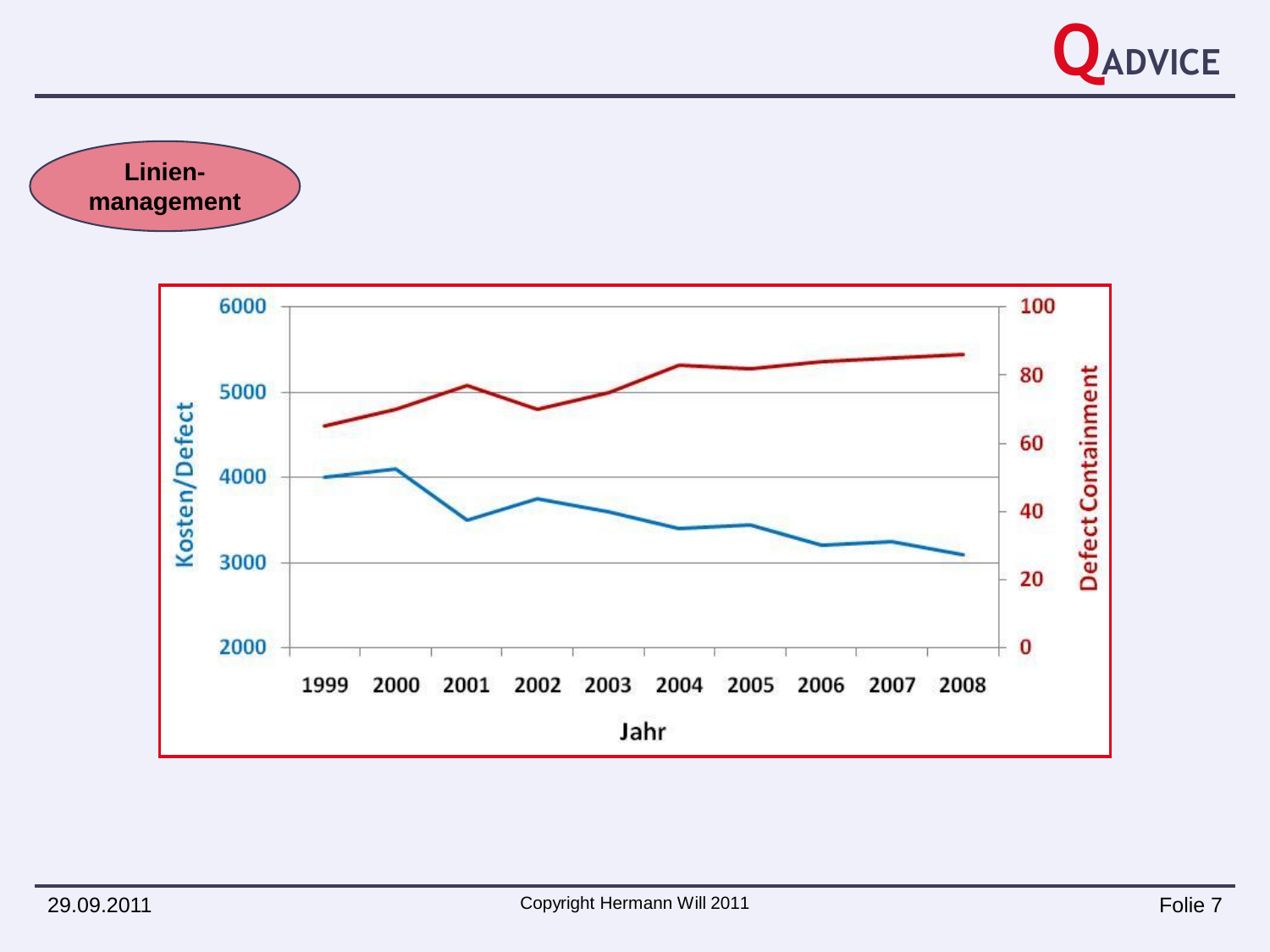



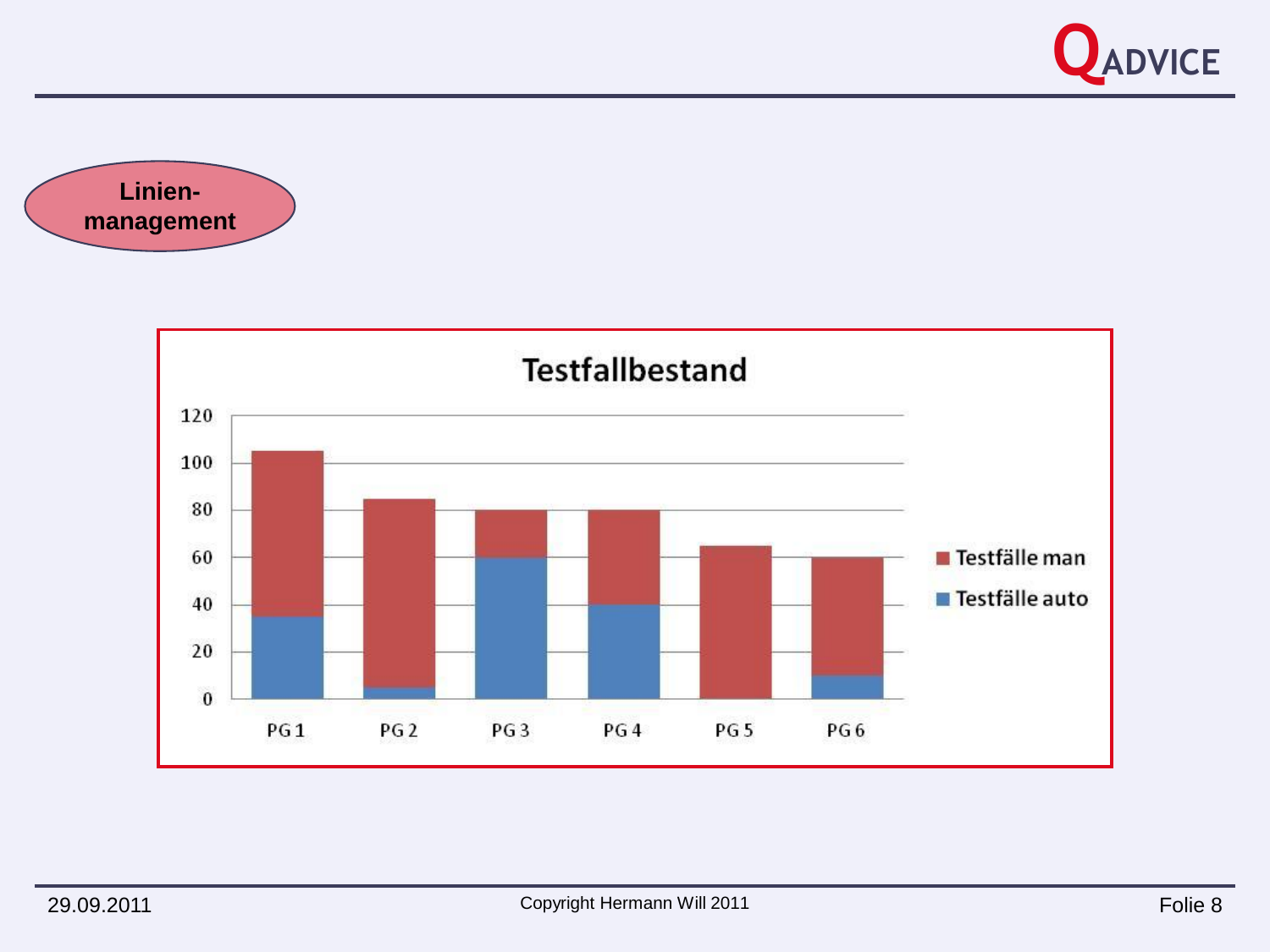

- Reviews
- Fehlermanagement
- Problemanalyse
- Escape-Analysen

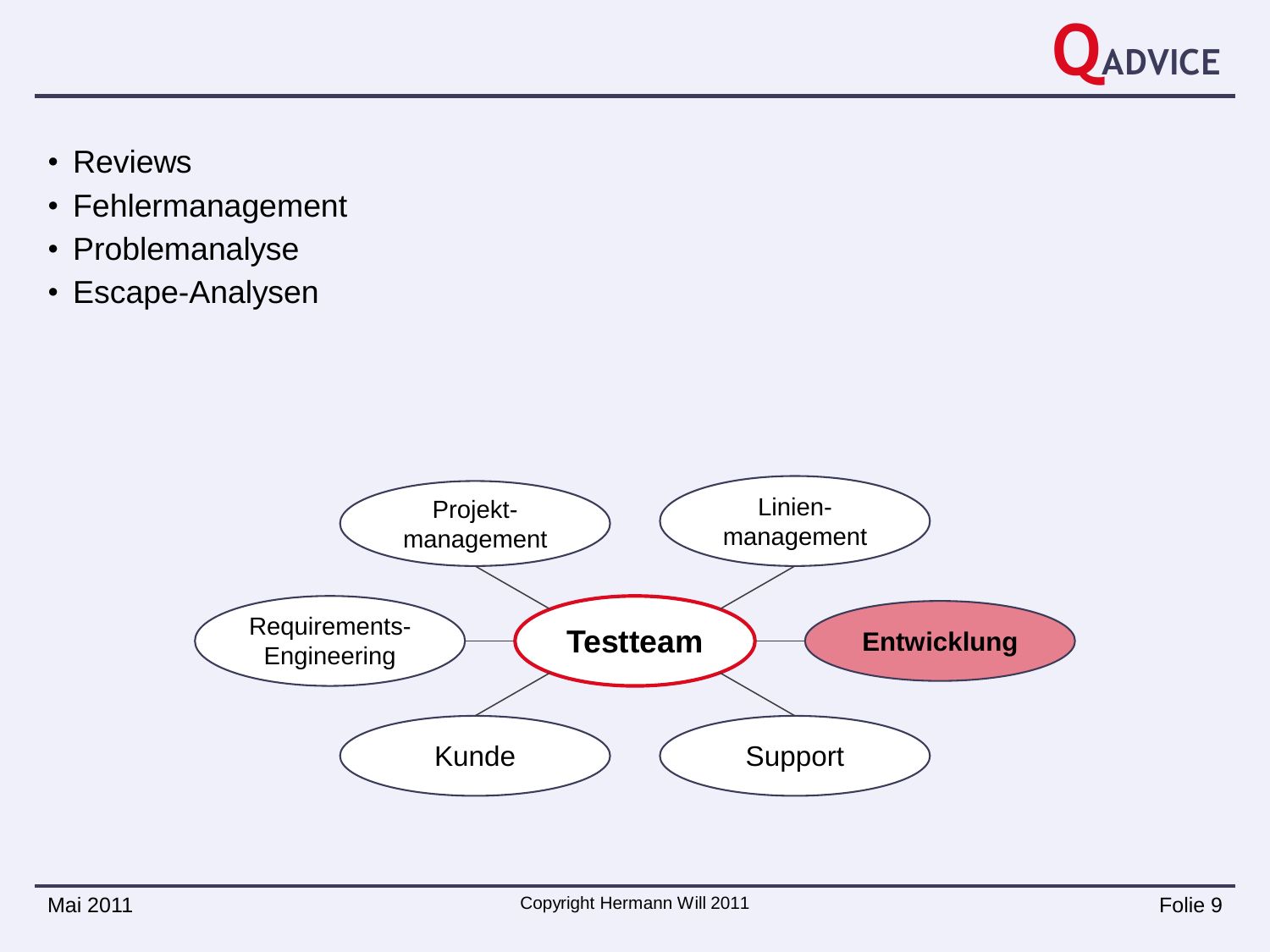

- Know-How-Transfer
- Krisenmanagement

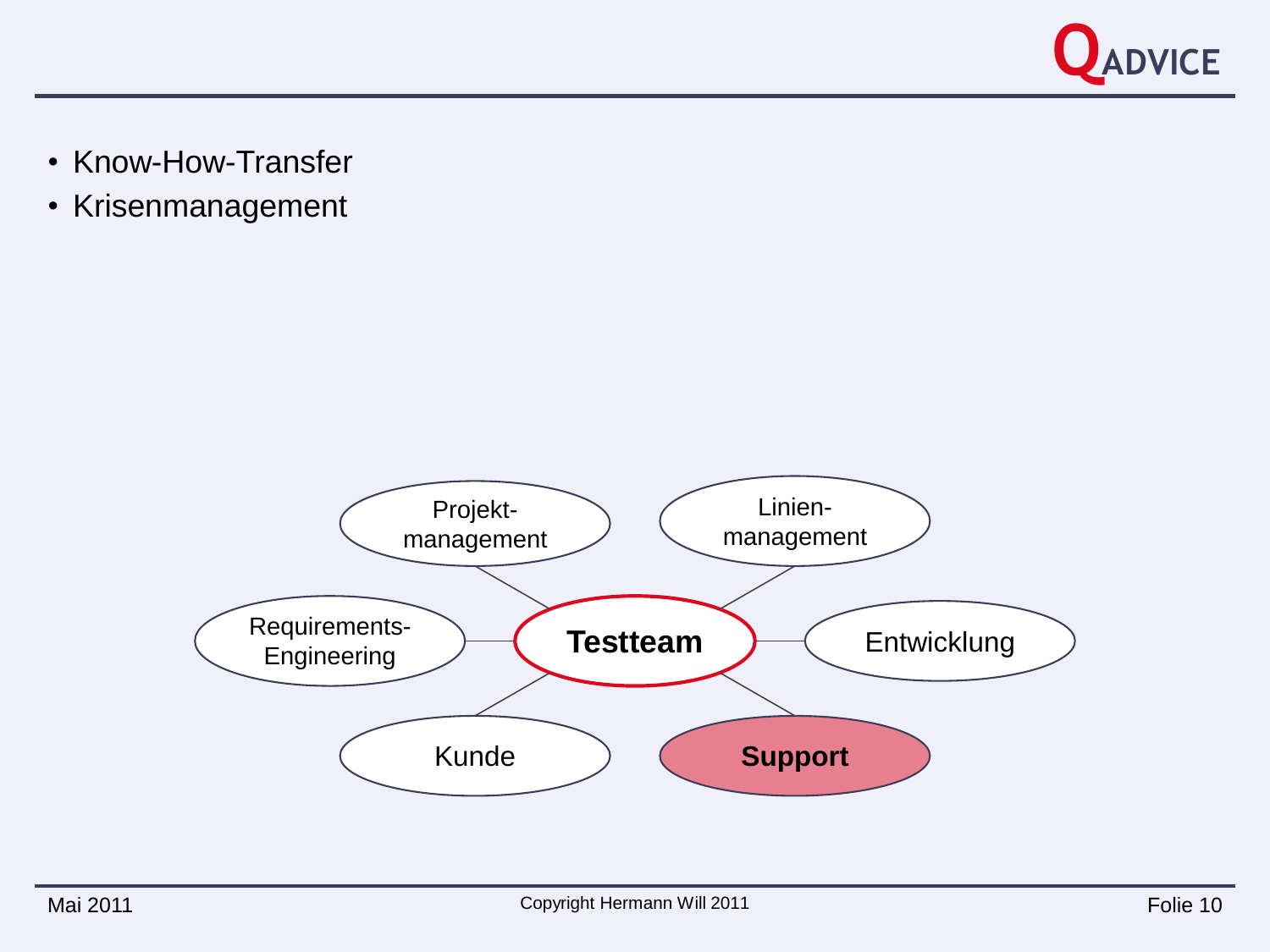

• Felderprobung

## • Einführungsunterstützung

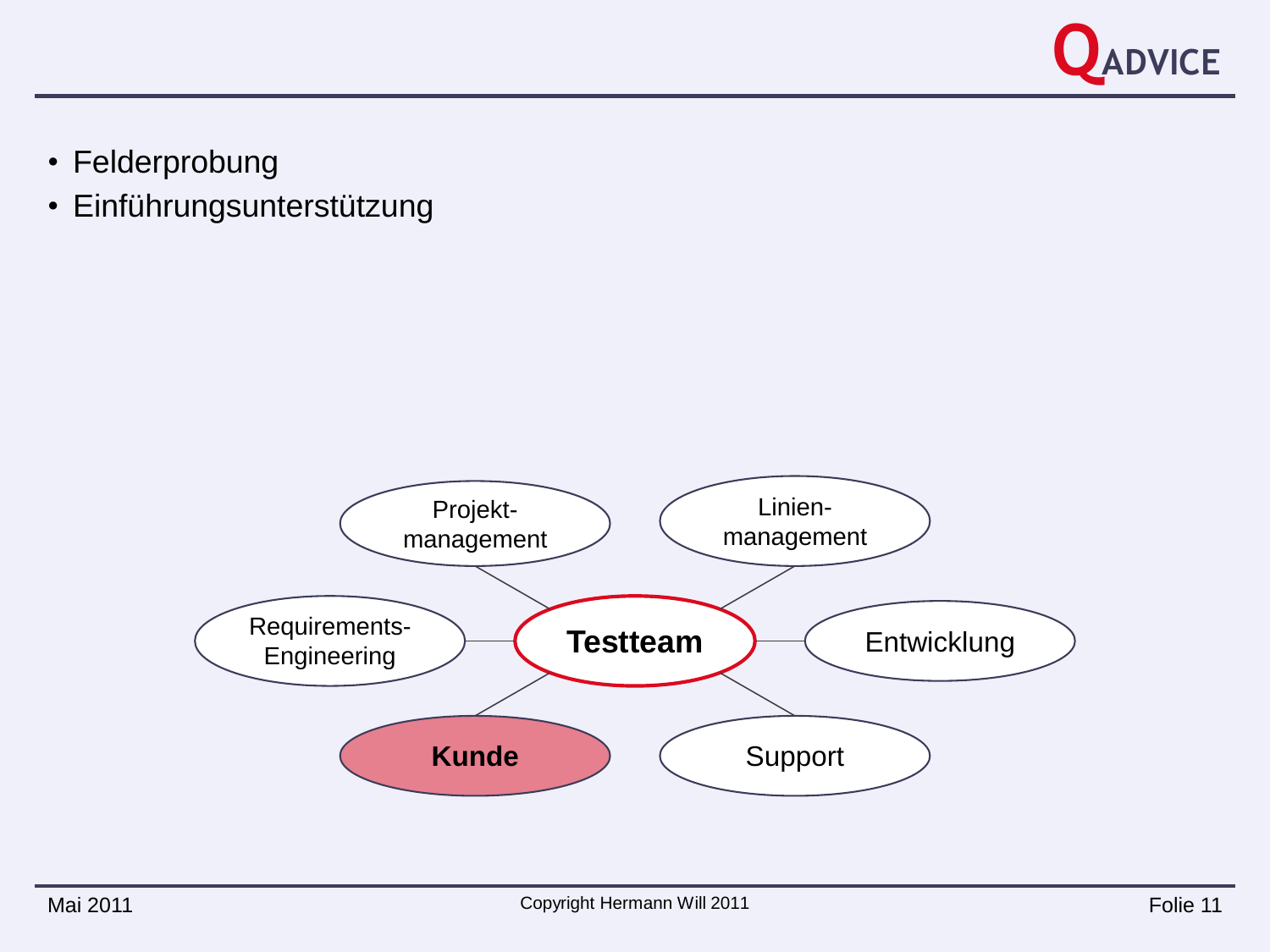

## **Ein guter Tester**

- … hat Programmierkenntnisse
- … kennt das zu testende System
- … ist kreativ
- … ist aufmerksam
- … ist sozial kompetent
- … hartnäckig
- … skeptisch
- … autark
- … gut strukturiert
- … gut organisiert
- … neugierig
- … aufrichtig

"To err is human, to find a bug, divine."

Robert Dunn